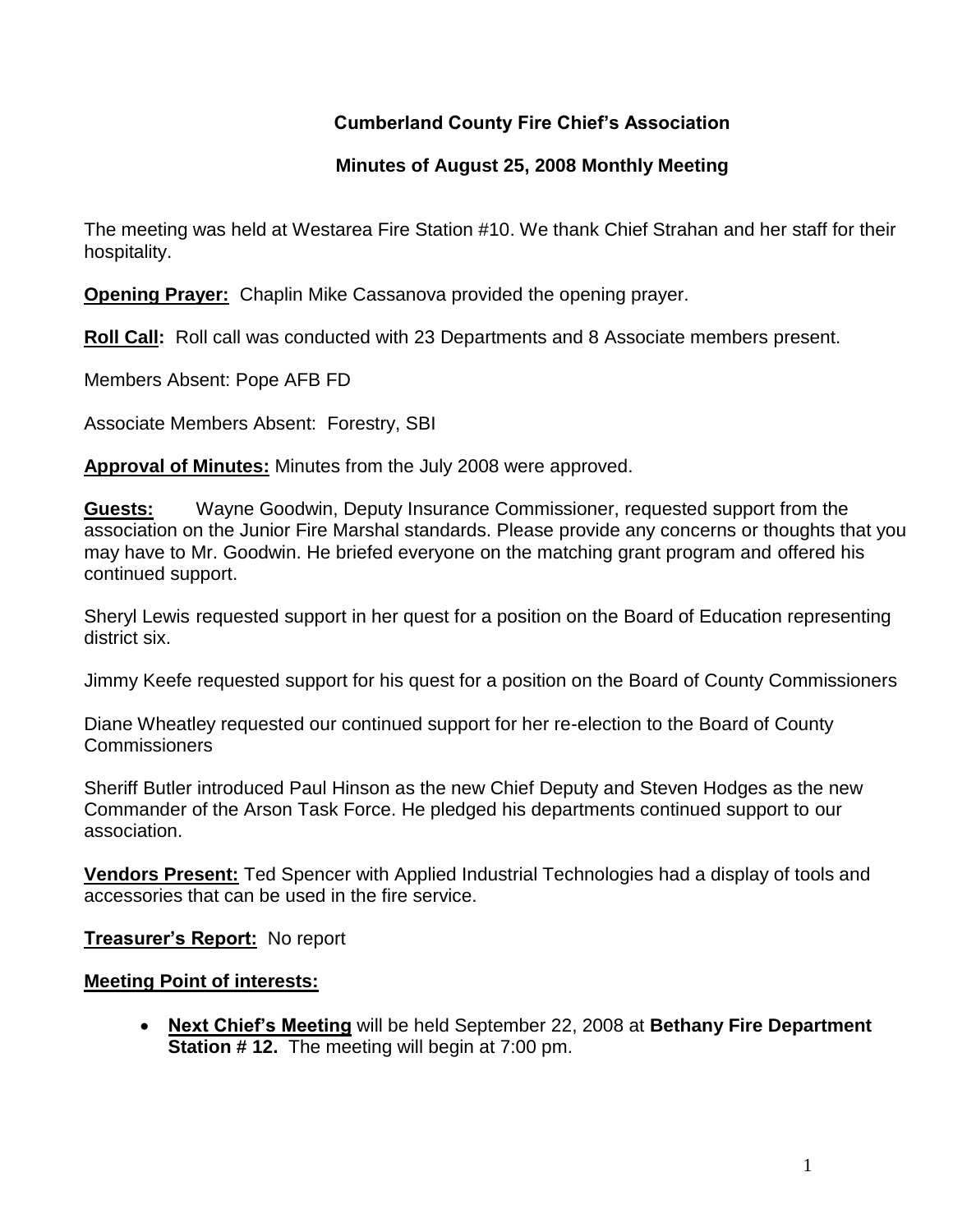- President Johnson passed out the following informational papers;
	- Chiefs Association FY 08 reconciliation report
	- Benefit for Chief Harris of Cotton Fire Department
	- Numerous training opportunities at various locations
- President Johnson advised that the Memorial Service will be held in October 2008. Chief Blackburn and the memorial committee will be bringing the final information and dates to the September meeting. All stations are encouraged to support this event
- President Johnson advised that the N.C. matching grant program is due in October 2008.
- Chief Owen Harris is at home and is doing well.

## **OLD BUSINESS:**

• None.

# **NEW BUSINESS:**

No new business discussed

# **COMMITTEE REPORTS:**

## **I D CARD COMMITTEE Lt**. Tara Johnson (Stoney Point) Chairperson

• FYI. Fire Chiefs are required to send a signed letter or memo with a firefighter requesting an ID Card. For any questions or an appointment contact 424-0694 or e-mail at [tara@stoneypointfire.com](mailto:tara@stoneypointfire.com)

## **FIRE PREVENTION/EDUCATION COMMITTEE**

• No report

## **COMMUNICATIONS COMMITTEE** Chief B. Bullard (Stedman) Chairperson

President Johnson is working the radio antenna issues with Amerizon.

## **STANDARDS & POLICY COMMITTEE** Chief K. Hall (Cumberland Road) Chairperson

• No Report but the committee is working on the review and update of the Incident Command Procedure Policy.

**TRAINING COMMITTEE** Chief P. Strahan (Westarea) Chairperson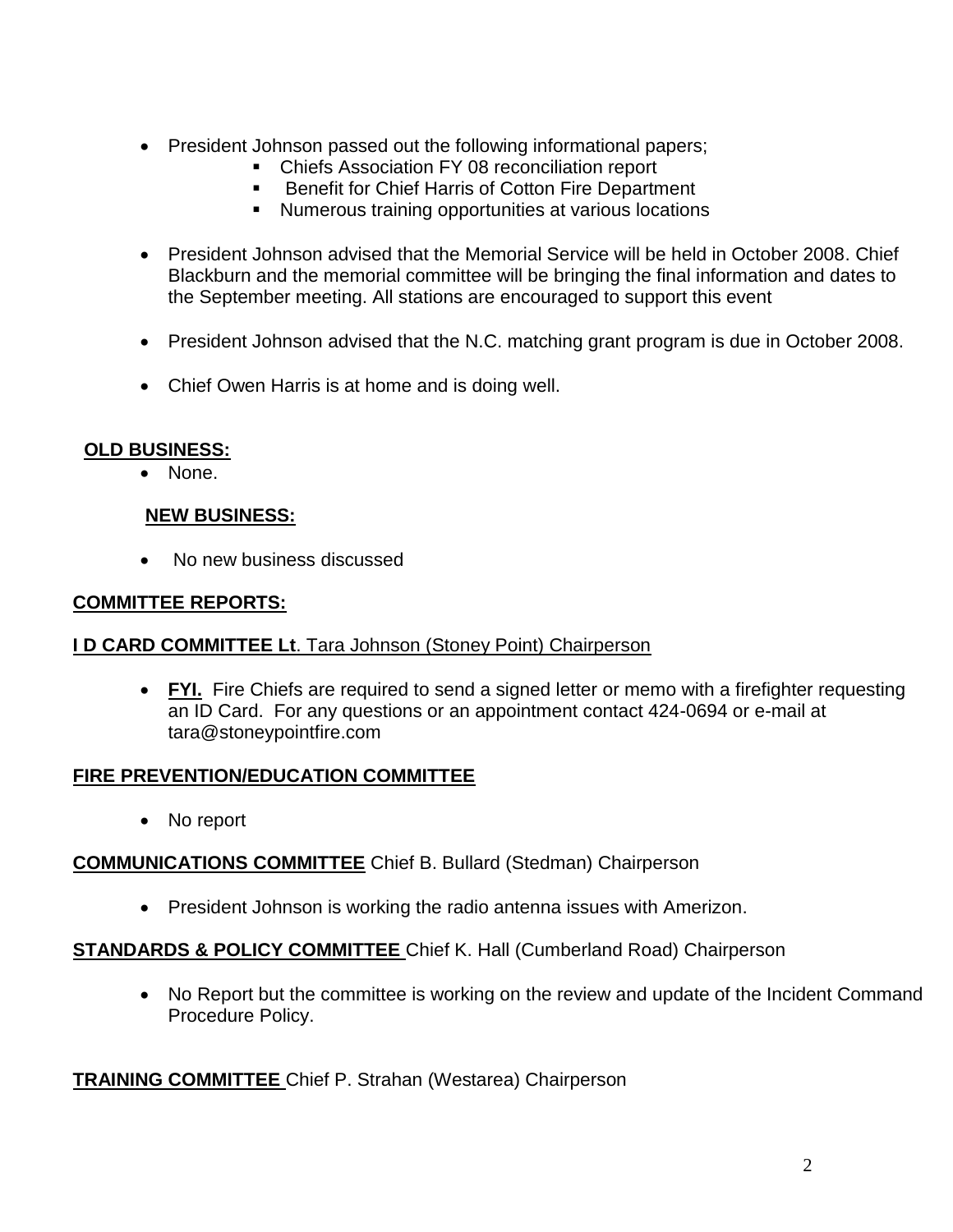No report

**MEMORIAL COMMITTEE** Chief S. Blackburn (Ft. Bragg) Chairperson

Chief Blackburn will have more information at the September meeting

**AUTOMATIC AID/MUTUAL AID COMMITTEE** Chief J. F. Hall (Bethany) Chairperson

No report

**FINANCE COMMITTEE** Deputy Chief Freddy Johnson Jr. (Stoney Point) Chairperson

• No report

**RESCUE COMMITTEE** Deputy Chief Freddy Johnson Jr. (Stoney Point) Chairperson

No report

**EASTERN FIRE SCHOOL** Chief R. Marley (Pearces Mill) Chairperson

 Mr. Ward advised that everything was moving well. The books are in draft form and will be printed and distributed in the very near future.

**EMS DIRECTOR:** Colonel Wally W. Ainsworth

 Major McLaurin advised that EMS is looking into the "Walkabout "oxygen cylinders with the built in regulators. Any department that is interested in these cylinders is encouraged to contact Major McLaurin

#### $\bullet$ **ASSOCIATE MEMBERS REPORT**

# **EMERGENCY SERVICES DIRECTOR/ ECC-911** Kenny Curry, Director

• Scotty Harris distributed the Fireman's Relief Fund paperwork, inspection paperwork and fit testing information to the departments. He requested that all of the NIMS information be forwarded to Greg Phillips by Friday August 29, 2008

**HAZMAT** Capt. Steve Drew, FFD - POC telephone for HAZMAT is 433-1432

• No report

**FORESTRY DISTRICT** Ranger J. Johnson